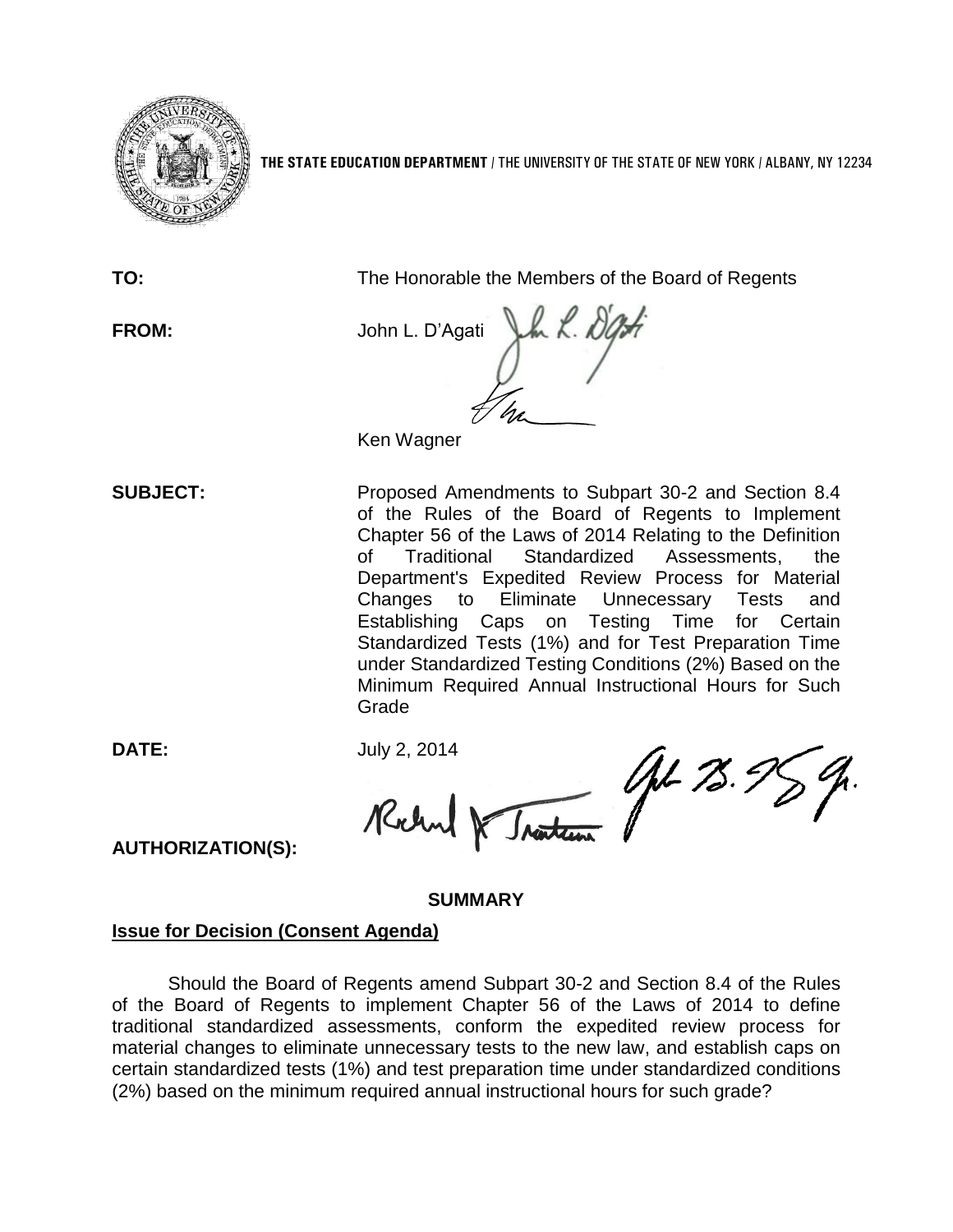# **Reason(s) for Consideration**

Review of Policy.

## **Proposed Handling**

The proposed amendment is submitted to the Full Board for permanent adoption at its July 2014 meeting (see Attachment A - Amendment to the Regulations). A Revised Rule Making and Emergency Adoption was published in the State Register on May 28, 2014. Supporting materials are available upon request to the Secretary to the Board of Regents.

## **Procedural History**

At its February meeting, the Board of Regents made a series of changes to Subpart 30-2 of the Rules of the Board of Regents that support the commitment made by the Board of Regents and the Commissioner to ensure that students are not unnecessarily burdened by more testing than necessary or testing that takes away from the core instructional time in our classrooms and schools. Further, these amendments help to ensure that our youngest students in grades kindergarten through second grade are not subject to traditional standardized testing. A Notice of Proposed Rule Making and Emergency Adoption was published in the State Register on February 26, 2014.

At its March meeting, the Board of Regents adopted a series of clarifying amendments to the regulation. A Revised Rule Making and Emergency Adoption was published in the State Register on March 26, 2014.

At its April meeting, the Board of Regents adopted a series of additional amendments to the regulation in order to implement Chapter 56 of the Laws of 2014. A Revised Rule Making and Emergency Adoption was published in the State Register on May 28, 2014.

At its June meeting, the Board of Regents adopted the proposed amendment as an emergency rule in order to ensure that the emergency rule adopted at its April meeting would continue in effect until the proposed amendment was adopted as a permanent rule.

## **Background**

The regulation adopted in February provides that, effective March 2, 2014, all traditional standardized assessments approved for use in kindergarten through grade two will be removed from the list of approved student assessments for use in APPR plans for the 2014-2015 school year and thereafter. However, the proposed amendment ensures that any APPR plan that has been approved by the Commissioner for use in the 2013-2014 school year shall remain in effect in accordance with Education Law §3012-c(2)(l) and that those districts and BOCES will be able to continue to use those assessments until a material change is made to their APPR plan to eliminate the use of such assessments.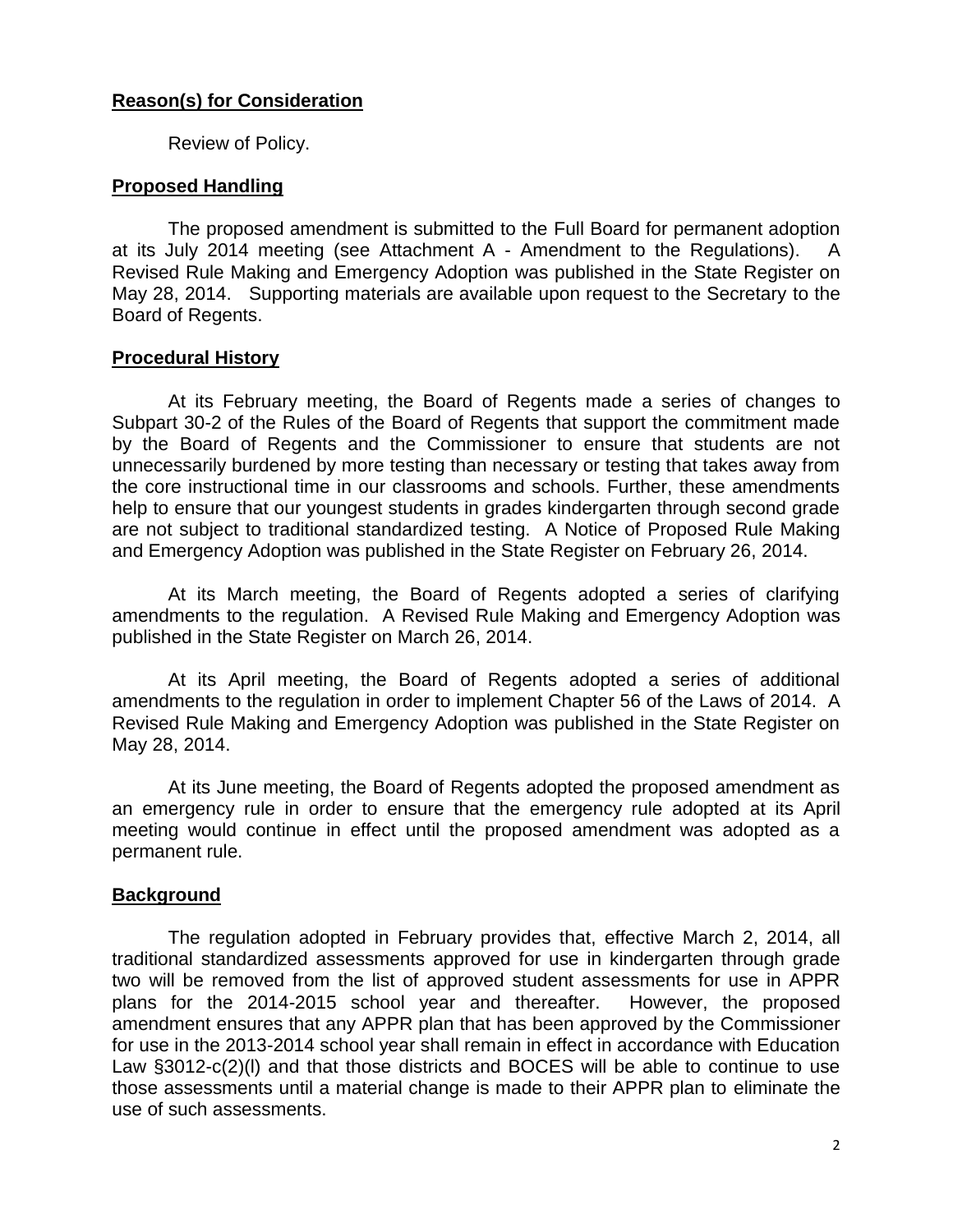In addition, the regulation adopted in February provides that, effective March 2, 2014, for districts and BOCES that will be submitting material changes to their plans for the 2014-2015 school year will be required to submit a signed certification from the superintendent, district superintendent or chancellor that no more than one percent of instructional time will be spent taking locally selected traditional standardized third-party assessments or traditional standardized district, BOCES or regional assessments.

Following the emergency adoption of the February 2014 regulation and during the 45-day public comment period, the Department received several questions on what third-party assessments can be used in grades K-2 for APPR purposes and several commenters expressed confusion about whether diagnostic assessments are included in the definition of traditional standardized assessments. As a result, at its March 2014 meeting, the Board of Regents made a series of proposed regulatory changes to clarify that traditional standardized assessments may not be used for APPR purposes for students in kindergarten – second grade; however, traditional standardized assessments may still be used by districts/BOCES for these grades for diagnostic and formative purposes.

The regulation clarified that, effective March 2, 2014, all third-party assessments used in grades K-2 were removed from the actual "State-approved assessment" list. The Commissioner no longer requires a district or BOCES to use the RFQ process when selecting third-party assessments for use in kindergarten, first, or second grade for APPR purposes. Rather, pursuant to this regulation, the Commissioner defined traditional standardized assessment for the purposes of APPR and also issued a K-2 Assessment Guidance document on March 14, 2014 consistent with the minimum criteria prescribed in Section 30-2.8 of the Rules of the Board of Regents to be used by school districts/BOCES when selecting an assessment that is not a traditional standardized third-party assessment in grades K-2 for APPR purposes in the 2014-2015 school year and thereafter. The superintendent, district superintendent, or chancellor will be required to certify in its APPR plan that any third-party assessment they are using in grades kindergarten through two is not a traditional standardized assessment as defined by the Commissioner in guidance, and that the assessment meets the minimum requirements prescribed by the Commissioner in guidance.

The revisions adopted at the March meeting also sought to clarify that the superintendent, district superintendent or chancellor will only have to include traditional standardized third-party assessments and traditional standardized district, regional or BOCES developed assessments used for APPR purposes in their calculation of the one percent for the certification relating to instructional time and not assessments that are used for formative or diagnostic purposes.

### **Proposed Amendment**

On March 31, 2014, Chapter 56 of the Laws of 2014 was signed by the Governor. The proposed amendment, which was adopted at the April Regents meeting as an emergency measure, implements the requirements of the new law.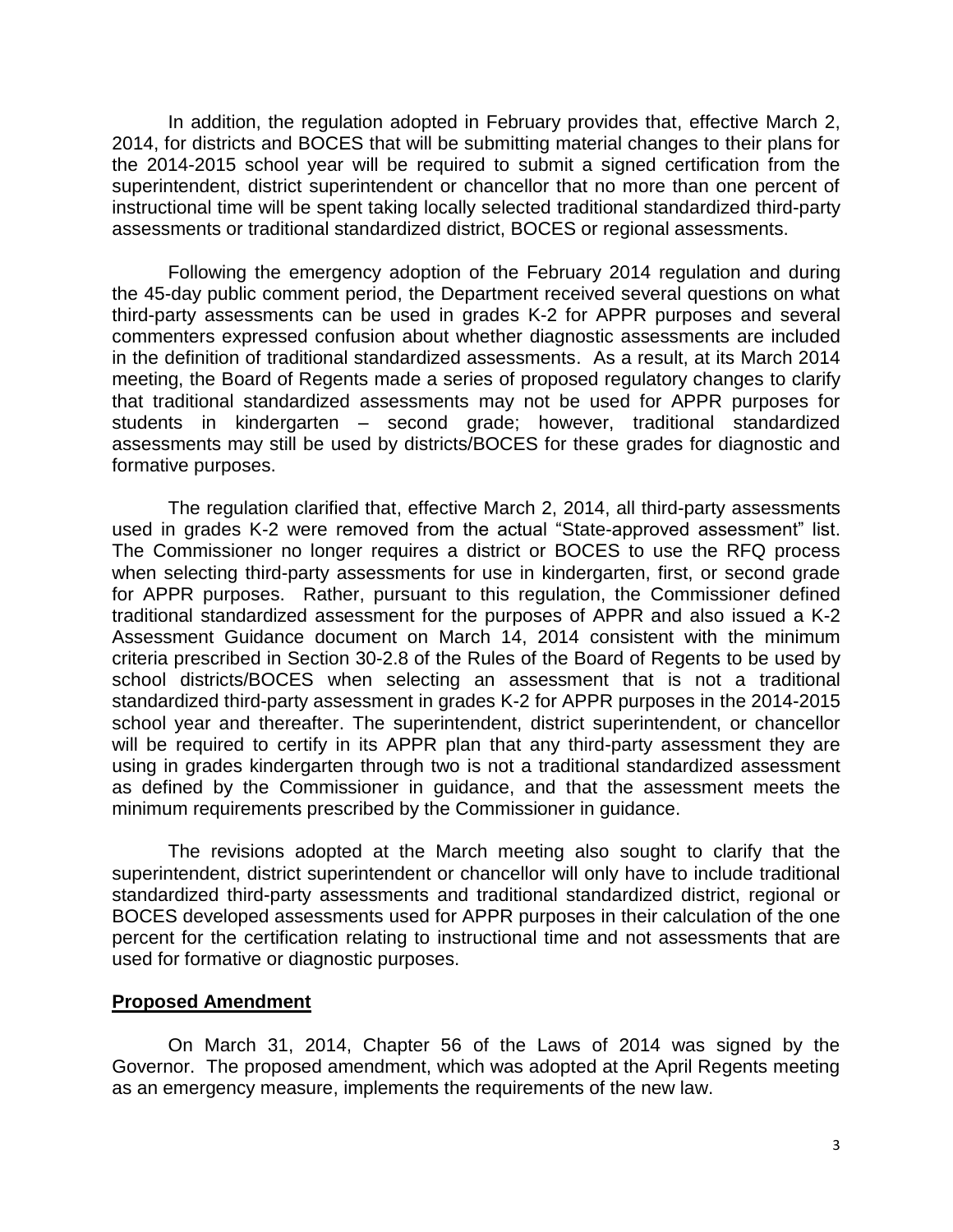The new law requires that all material changes that are submitted for an approved plan that relate solely to the elimination of student assessments that are not required by State or federal law and that are "*properly and completely submitted,*" shall be reviewed by the Commissioner within ten business days of submission. The proposed revised regulation defines "properly and completely submitted" as submission on a form prescribed by the Commissioner that meets all the requirements of Education Law §3012-c and Commissioner's Regulations, and includes the applicable certification form with all required signatures and the appropriate dates.

The proposed amendment further implements the new law by establishing a cap on testing time on standardized tests not specifically required by State or federal law (1%); and on test preparation time under standardized testing conditions (2%) based on the minimum required annual instructional hours for such grade. The new law clarifies that time devoted to teacher administered classroom quizzes or exams, portfolio reviews, or performance assessments are not included in this calculation. Additionally, these calculations do not supersede the requirements of a section of the 504 plan of a qualified student with a disability or federal law in relation to English Language Learners or the individualized education program (IEP) of a student with a disability.

The new law also codifies the current regulation by requiring the Commissioner to prohibit the administration of traditional standardized assessments, as defined in Commissioner's Regulations, and clarifies that traditional standardized assessments do not include diagnostic tests, including screening assessments under Education Law §3208(5).

Following the 30-day public comment period after publication of the Notice of Revised Rule Making in the State Register, the Department has received no comments on the proposed amendment.

#### **Recommendation**

It is recommended that the Board of Regents take the following action:

VOTED: That Subpart 30-2 and Section 8.4 of the Rules of the Board of Regents be amended, as submitted, effective July 30, 2014.

#### **Timetable for Implementation**

If adopted as a permanent rule at the July Regents meeting, the proposed amendment will become effective on July 30, 2014.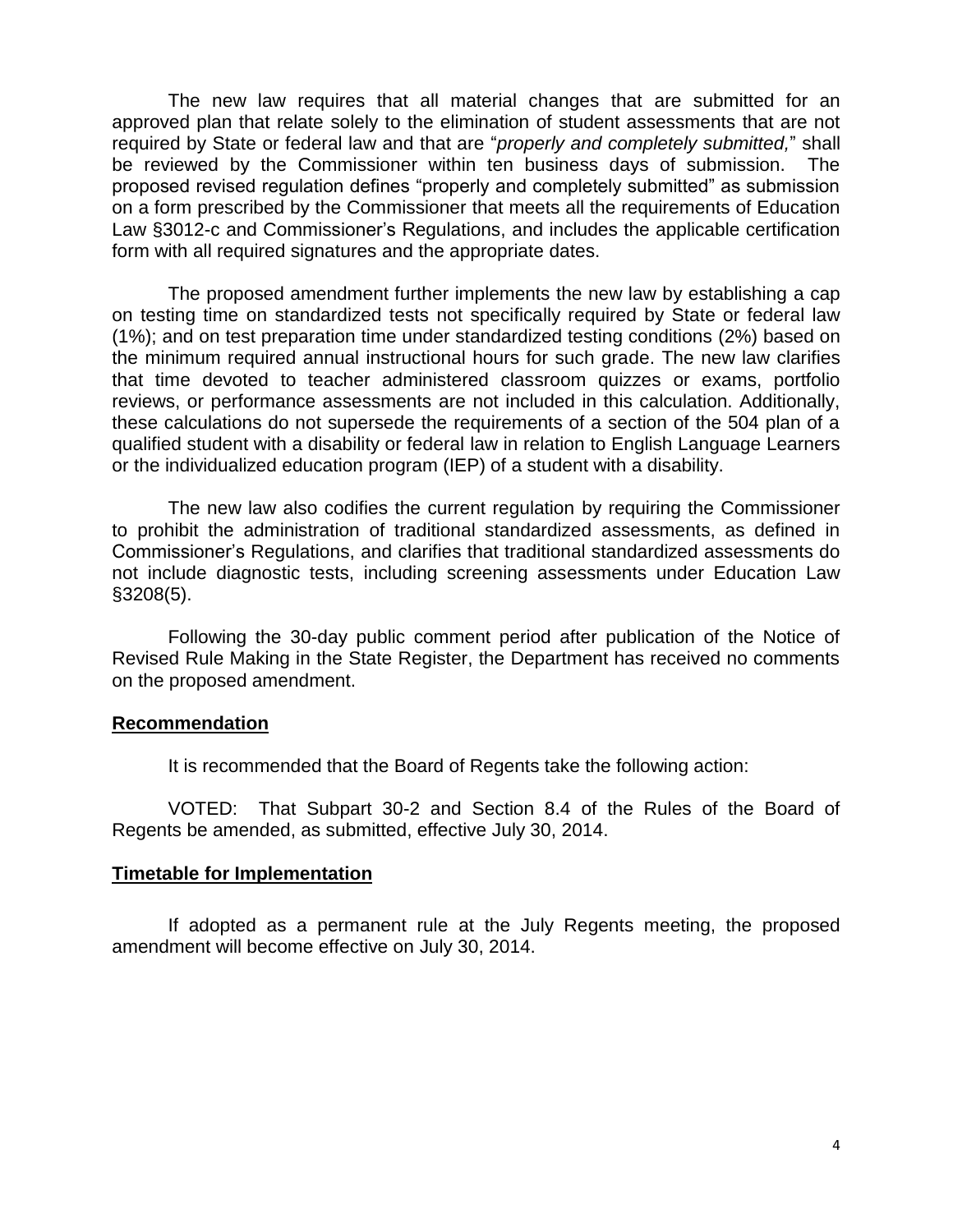**Attachment A**

#### AMENDMENT TO THE RULES OF THE BOARD OF REGENTS

Pursuant to sections 101, 207, 215, 305 and section 3012-c of the Education Law and Chapter 56 of the Laws of 2014.

1. That the emergency rule amending Subpart 30-2 of the Rules of the Board of Regents that was adopted by the Board of Regents as an emergency measure at the April 28-29 meeting is repealed, effective July 30, 2014.

2. Subdivision (b) of section 30-2.2 of the Rules of the Board of Regents shall be amended, effective July 30, 2014, to read as follows:

(b) Approved student assessment shall mean a standardized student assessment approved by the commissioner for inclusion in the State Education Department's lists of approved standardized student assessments for the locally selected measures subcomponent and/or to measure student growth in non-tested subjects for the State assessment or other comparable measures subcomponent or for grades kindergarten through two, an assessment that is not a traditional standardized assessment that meets the requirements in paragraph (1) of this subdivision .

(1) Approved Assessments in grades kindergarten through two.

(i) Effective March 2, 2014, all standardized assessments for students in kindergarten through grade two shall be removed from the actual list of approved student assessments for use in annual professional performance review plans for the 2014-2015 school year and thereafter and traditional standardized assessments in grades kindergarten through grade two will no longer be approved assessments for these grades. However, an assessment that is not a traditional standardized assessment shall be considered an approved student assessment if the superintendent,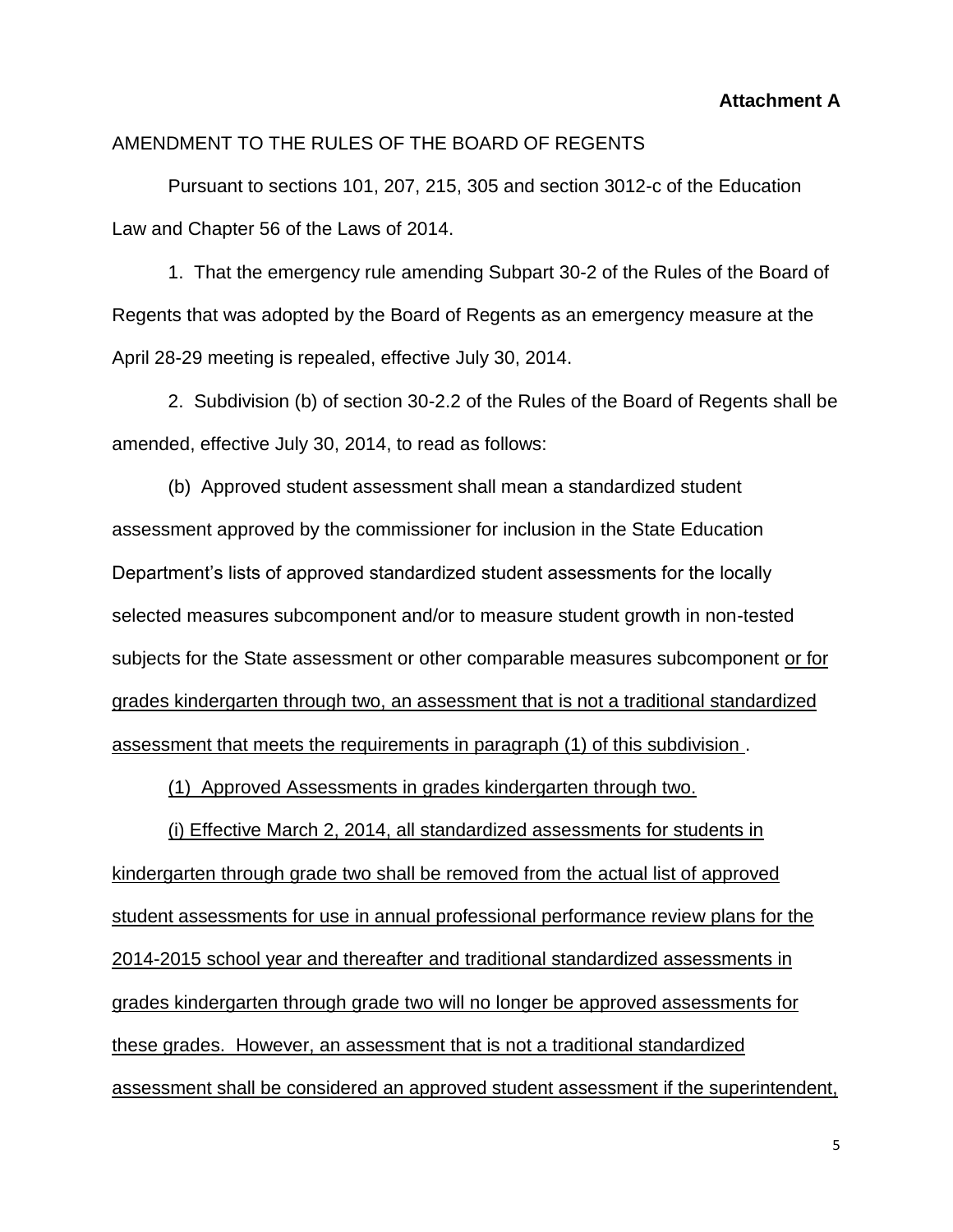district superintendent, or chancellor of a school district/BOCES that chooses to use such assessment certifies in its APPR plan that the assessment is a not a traditional standardized assessment [, as defined by the Commissioner in guidance,] and that the assessment meets the minimum requirements prescribed by the Commissioner in guidance.

(ii) Any school district or BOCES with an annual professional performance review plan approved or determined by the Commissioner [for use in the 2013-2014 school year] prior to April 1, 2014 that provides for the use of an approved student assessment for students in kindergarten through grade two remains in effect in accordance with Education Law §3012-c(2)(l) and the district or BOCES may continue to use such assessments until a material change is made and approved by the Commissioner to eliminate such use.

3. Subdivision (v) of section 30-2.2 of the Rules of the Board of Regents shall be renumbered to subdivision (w) of section 30-2.2 of the Rules of the Board of Regents, effective July 30, 2014.

4. A new subdivision (v) is added to section 30-2.2 of the Rules of the Board of Regents, effective July 30, 2014, to read as follows:

(v) Traditional standardized assessment shall mean a systematic method of gathering information from objectively scored items that allow the test taker to select one or more of the given options or choices as their response. Examples include multiple-choice, true-false, and matching items. Traditional standardized assessments are those that require the student (and not the examiner/assessor) to directly use a "bubble" answer sheet. Traditional standardized assessments do not include performance assessments or assessments in which students perform real-world tasks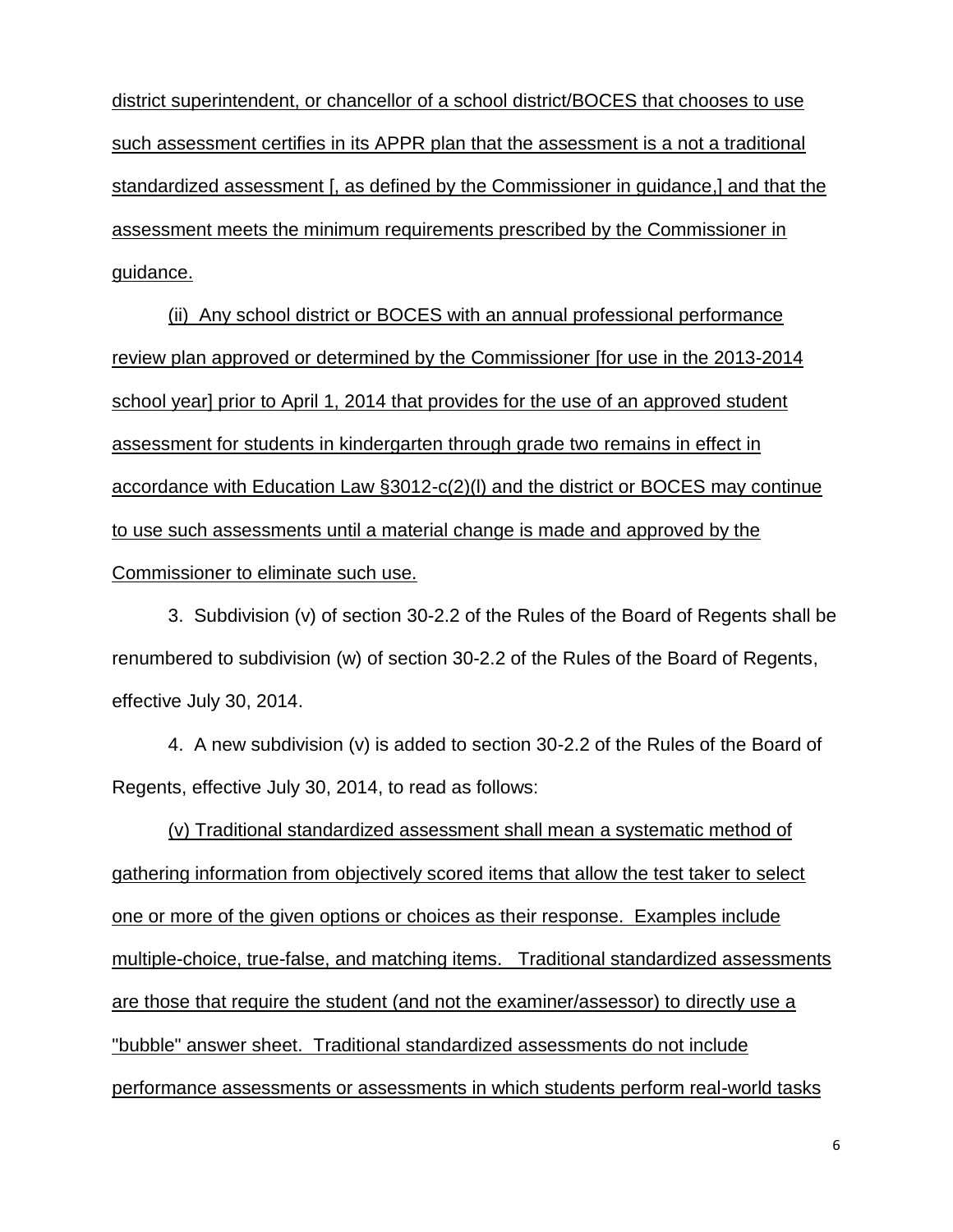that demonstrate application of knowledge and skills; assessments that are otherwise required to be administered by federal law; and/or assessments used for diagnostic or formative purposes, including but not limited to assessments used for diagnostic screening required by Education Law §3208(5).

5. Paragraph (2) of subdivision (a) of section 30-2.3 of the Rules of the Board of Regents shall be amended, effective July 30, 2014, to read as follows:

(2) (i) By July 1, 2012, the governing body of each school district and BOCES shall adopt a plan, on a form prescribed by the Commissioner, for the annual professional performance review of all of its classroom teachers and building principals in accordance with the requirements of Education Law §3012-c and this Subpart, and shall submit such plan to the Commissioner for approval. The plan may be an annual or multi-year plan, for the annual professional performance review of all of its classroom teachers and building principals. The Commissioner shall approve or reject the plan by September 1, 2012, or as soon as practicable thereafter. The Commissioner may also reject a plan that does not rigorously adhere to the provisions of Education Law §3012-c and the requirements of this Subpart. Should any plan be rejected, the Commissioner shall describe each deficiency in the submitted plan and direct that each such deficiency be resolved through collective bargaining to the extent required under article fourteen of the Civil Service Law. If any material changes are made to the plan, the school district or BOCES must submit the material changes, on a form prescribed by the Commissioner, to the Commissioner for approval.

(ii) If material changes are made to a plan that solely relate to the elimination of unnecessary assessments on students, the Commissioner shall expedite his or her review of such material changes and solely review those sections of the plan that relate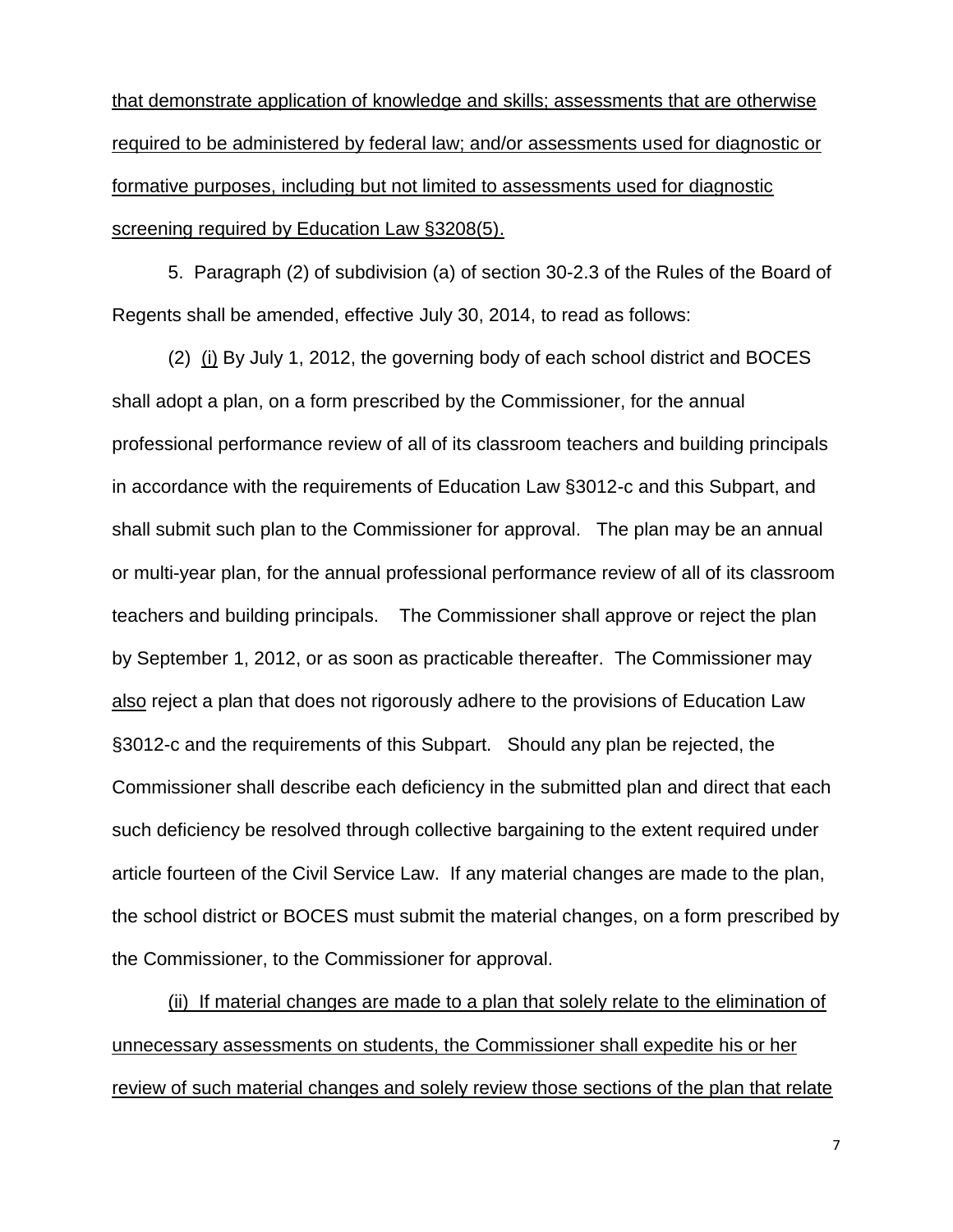to the eliminated assessments to ensure compliance with Education Law §3012-c and this Subpart, provided that the superintendent, district superintendent or chancellor shall provide a written explanation of the changes made to the plan, on a form prescribed by the Commissioner, and certify that no other material changes have been made to the plan.The Commissioner shall complete the review of material changes properly and completely submitted within 10 business days of submission. In order to be considered properly and completely submitted, the submission must use the form prescribed by the Commissioner and meet the requirements of Education Law §3012-c and this Subpart, and contain all required information including all appropriate signatures with appropriate dates.

(iii) To the extent that by July 1, 2012 or by July 1 of any subsequent year, if all of the terms of the plan have not been finalized as a result of unresolved collective bargaining negotiations, the entire plan shall be submitted to the Commissioner upon resolution of all of its terms, consistent with Article 14 of the Civil Service Law.

6. A new paragraph (4) shall be added to subdivision (a) of section 30-2.3 of the Rules of the Board of Regents, effective July 30, 2014, to read as follows:

(4) Any plan submitted to the Commissioner on or after March 2, 2014 for use in the 2014-2015 school year and thereafter shall include a signed certification, on a form prescribed by the Commissioner, by the superintendent, district superintendent or chancellor, attesting that [no more than one percent of total instructional time in each classroom or program of the district or BOCES is spent taking any locally determined traditional standardized third-party assessments from the approved list or traditional standardized district, regional or BOCES developed assessments for purposes of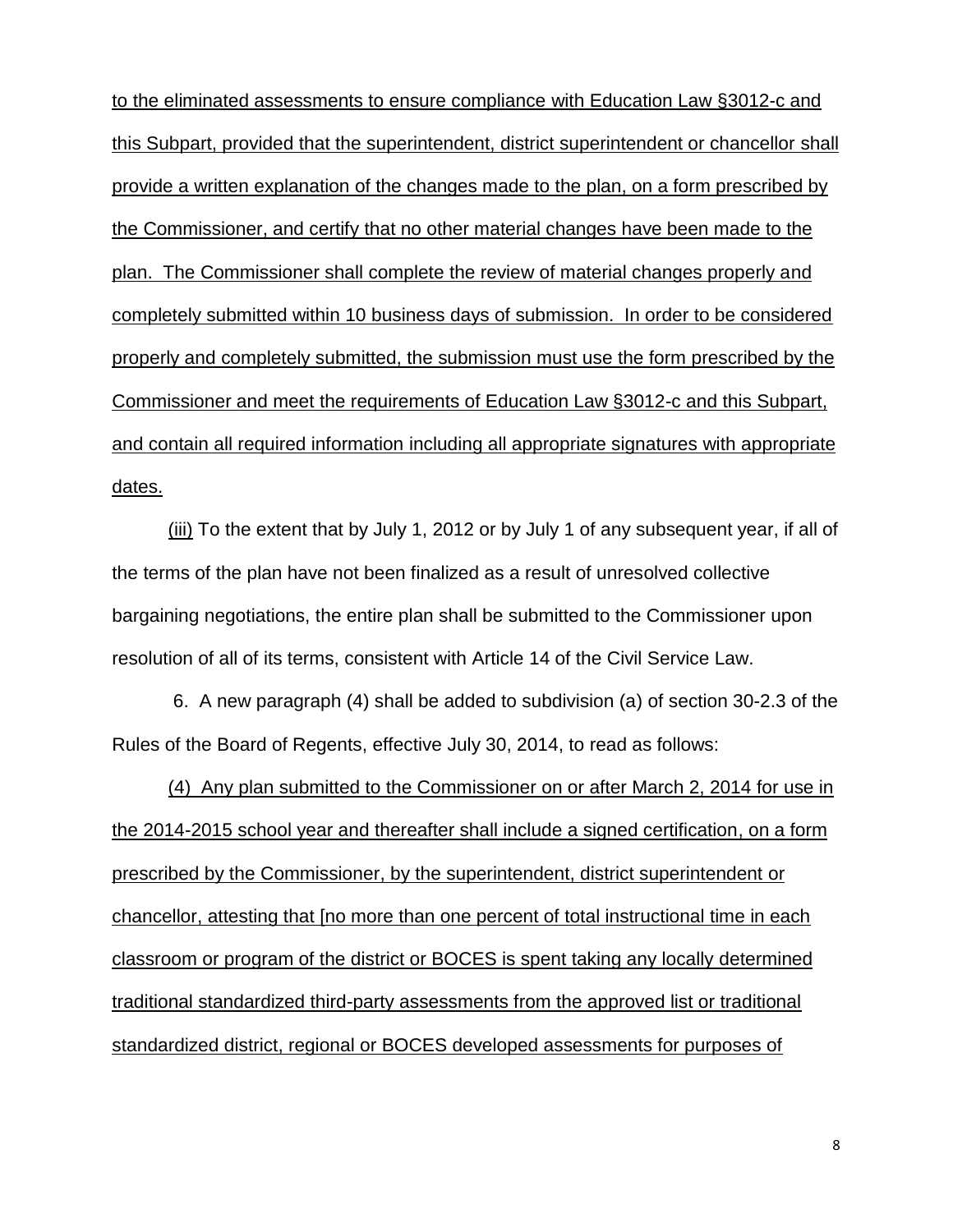Education Law §3012-c. This paragraph shall not apply to assessments used for formative or diagnostic purposes];

(i) the amount of time devoted to traditional standardized assessments that are not specifically required by state or federal law for each classroom or program of the grade does not exceed, in the aggregate, one percent of the minimum in required annual instructional hours for such classroom or program of the grade; and

(ii) the amount of time devoted to test preparation under standardized testing conditions for each grade does not exceed, in the aggregate, two percent of the minimum required annual instructional hours for such grade.

Time devoted to teacher administered classroom quizzes or exams, portfolio reviews, or performance assessments shall not be counted towards the limits established by this subdivision. In addition, formative and diagnostic assessments shall not be counted towards the limits established by this subdivision and nothing in this subdivision shall be construed to supersede the requirements of a section 504 plan of a qualified student with a disability or federal law relating to English language learners or the individualized education program of a student with a disability.

 7. Section 8.4 of the Rules of the Board of Regents is amended, effective July 30, 2014, to read as follows;

§8.4 Courses and examinations in public schools.

(a) The commissioner shall establish regulations governing the following:

 $[(a)]$  (1) approved courses of study in public schools;

[(b)] (2) subjects in which Regents examinations are given in such schools;

 $[(c)]$  (3) the method of rating answer papers;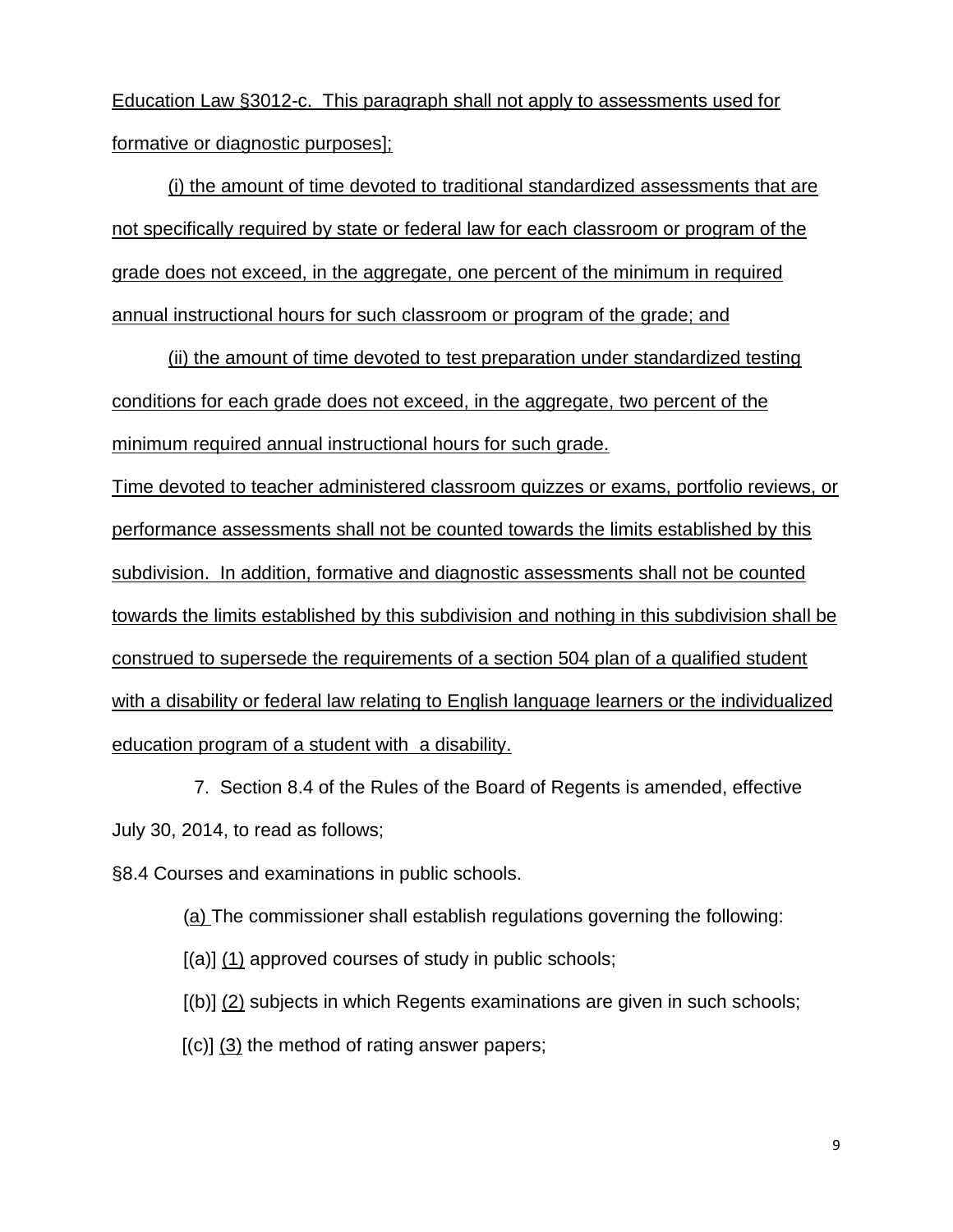$[(d)]$  (4) the credits to be allowed for subjects in which Regents examinations are not regularly offered.

 (b) The amount of time devoted to required State assessments administered by or on behalf of the State and developed by the State directly or by contract for each grade shall not exceed, in the aggregate, one percent of the minimum required annual instructional hours for such grade. Nothing in this subdivision shall be construed to supersede the requirements of a section of the 504 plan of a qualified student with disability or federal law relating to English Language Learners or the individualized education program of a students with disabilities.

8. Subparagraph (iii) of paragraph (1) of subdivision (b) of section 30-2.5 of the Rules of the Board of Regents shall be amended, effective July 30, 2014, to read as follows:

(iii) Except as otherwise provided in subparagraphs (i) and (ii) of this paragraph, for classroom teachers who teach one of the core subjects, as defined in this subparagraph, where there is no approved growth or value-growth model at that grade level or in that subject, the school district or BOCES shall measure student growth based on a State-determined district-or BOCES-wide student growth goal setting process using a State assessment if one exists, or a Regents examination or department-approved alternative examination as described in section 100.2(f) of this Title (including, but not limited to, advanced placement examinations, International Baccalaureate examinations, SAT II, etc.). If there is no State assessment or Regents examination for these grades/subjects, the district or BOCES must measure student growth based on the State determined goal-setting process with an approved student assessment, or a department-approved alternative examination as described in section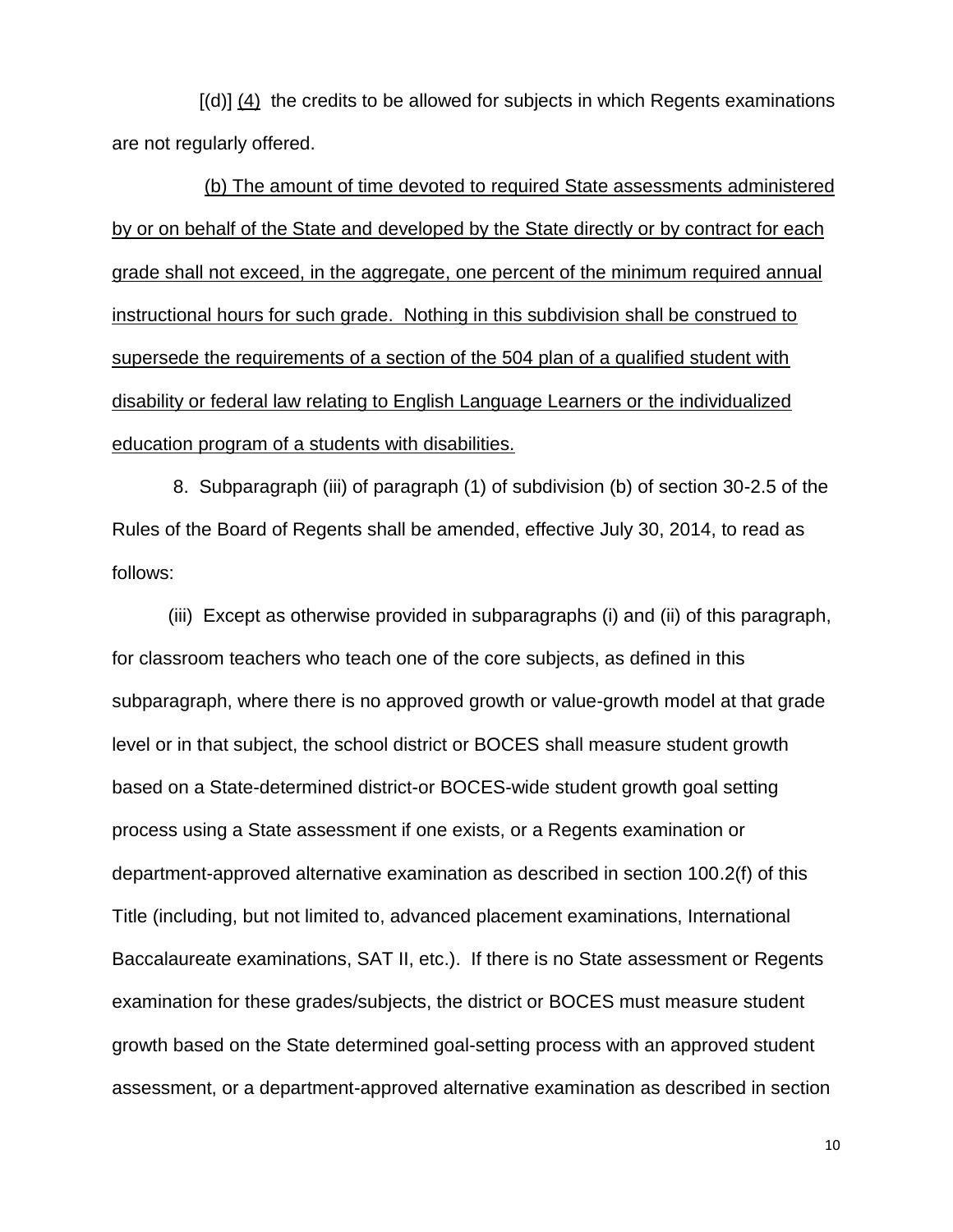100.2(f) of this Title or a district, regional or BOCES developed assessment that is rigorous and comparable across classrooms. For purposes of this subparagraph, core subjects shall be defined as science [and social studies in grades six to] grade eight and high school courses in English language arts, mathematics, science and social studies that lead to a Regents examination in the 2010-2011 school year, or a State assessment in the 2012-2013 school year or thereafter. A school district or BOCES shall generate a score from 0 to 20 points for this subcomponent.

9. A new subdivision (e) shall be added to section 30-2.5 of the Rules of the Board of Regents shall be amended, effective July 30, 2014, to read as follows:

(e) Notwithstanding any other provision of this Subpart to the contrary, no annual professional performance review plan shall be approved by the Commissioner for use in the 2014-2015 school year or thereafter that provides for the administration of traditional standardized assessments to students in kindergarten through grade two that are not being used for diagnostic purposes or are required to be administered by federal law, including but not limited to assessments developed by any vendor, third-party or other comparable entity; except that nothing in this subdivision shall preclude the use of school- or-BOCES-wide, group or team results using State assessments that are administered to students in higher grades in the school or a district, regional or BOCES developed student assessment that is developed in collaboration with a vendor, if otherwise allowed under this section or guidelines of the Commissioner. However, this subdivision shall not apply to any annual professional performance review plan approved or determined by the Commissioner for use in the 2013-2014 school year which remains in effect in the 2014-2015 school year and thereafter in accordance with Education Law §3012-c(2)(l).